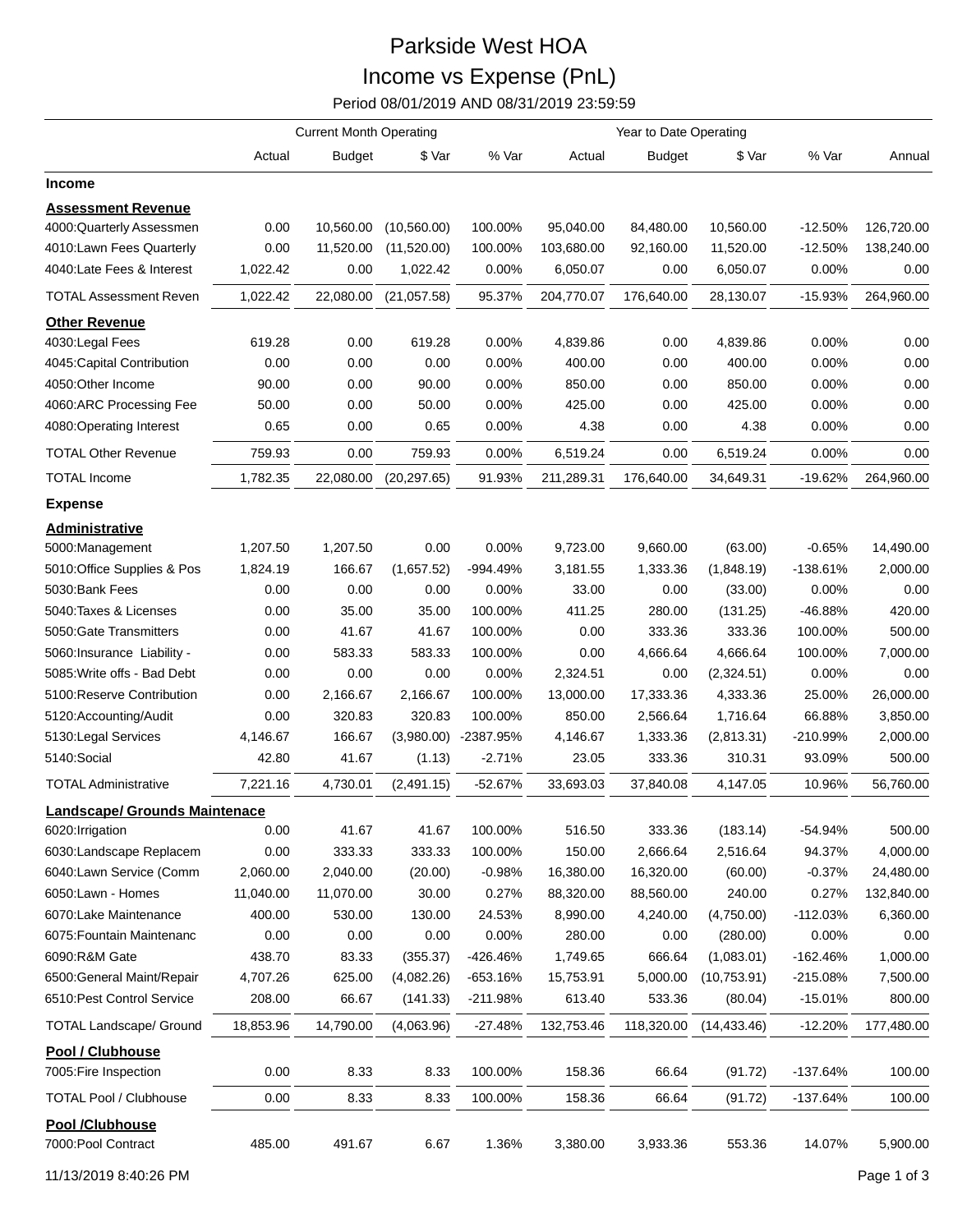## Parkside West HOA Income vs Expense (PnL) Period 08/01/2019 AND 08/31/2019 23:59:59

|                              | <b>Current Month Operating</b> |               |             |             | Year to Date Operating |               |              |             |            |
|------------------------------|--------------------------------|---------------|-------------|-------------|------------------------|---------------|--------------|-------------|------------|
|                              | Actual                         | <b>Budget</b> | \$ Var      | % Var       | Actual                 | <b>Budget</b> | \$ Var       | % Var       | Annual     |
| 7010: Pool Supplies/Repair   | 9.00                           | 41.67         | 32.67       | 78.40%      | 4,547.24               | 333.36        | (4,213.88)   | $-1264.06%$ | 500.00     |
| 7030: Pool Security System   | 185.59                         | 74.17         | (111.42)    | $-150.22\%$ | 657.13                 | 593.36        | (63.77)      | $-10.75%$   | 890.00     |
| <b>TOTAL Pool /Clubhouse</b> | 679.59                         | 607.51        | (72.08)     | $-11.86%$   | 8,584.37               | 4,860.08      | (3,724.29)   | -76.63%     | 7,290.00   |
| <b>Utilities</b>             |                                |               |             |             |                        |               |              |             |            |
| 8000: Electric               | 1,672.26                       | 1,600.00      | (72.26)     | $-4.52%$    | 12,498.34              | 12,800.00     | 301.66       | 2.36%       | 19,200.00  |
| 8010: Water/Sewer            | 86.73                          | 58.33         | (28.40)     | -48.69%     | 634.72                 | 466.64        | (168.08)     | $-36.02%$   | 700.00     |
| 8020: Phone                  | 187.48                         | 258.33        | 70.85       | 27.43%      | 1,444.37               | 2,066.64      | 622.27       | 30.11%      | 3,100.00   |
| 8030:Garbage                 | 11.79                          | 12.00         | 0.21        | 1.75%       | 94.32                  | 96.00         | 1.68         | 1.75%       | 144.00     |
| 8040: Brighthouse Internet   | 104.26                         | 0.00          | (104.26)    | $0.00\%$    | 834.08                 | 0.00          | (834.08)     | 0.00%       | 0.00       |
| <b>TOTAL Utilities</b>       | 2,062.52                       | 1,928.66      | (133.86)    | $-6.94%$    | 15,505.83              | 15,429.28     | (76.55)      | $-0.50%$    | 23,144.00  |
| <b>TOTAL Expense</b>         | 28,817.23                      | 22,064.51     | (6,752.72)  | $-30.60%$   | 190,695.05             | 176,516.08    | (14, 178.97) | $-8.03%$    | 264,774.00 |
| Excess Revenue / Expense     | (27,034.88)                    | 15.49         | (27,050.37) | 0.00%       | 20,594.26              | 123.92        | 20,470.34    | 0.00%       | 186.00     |